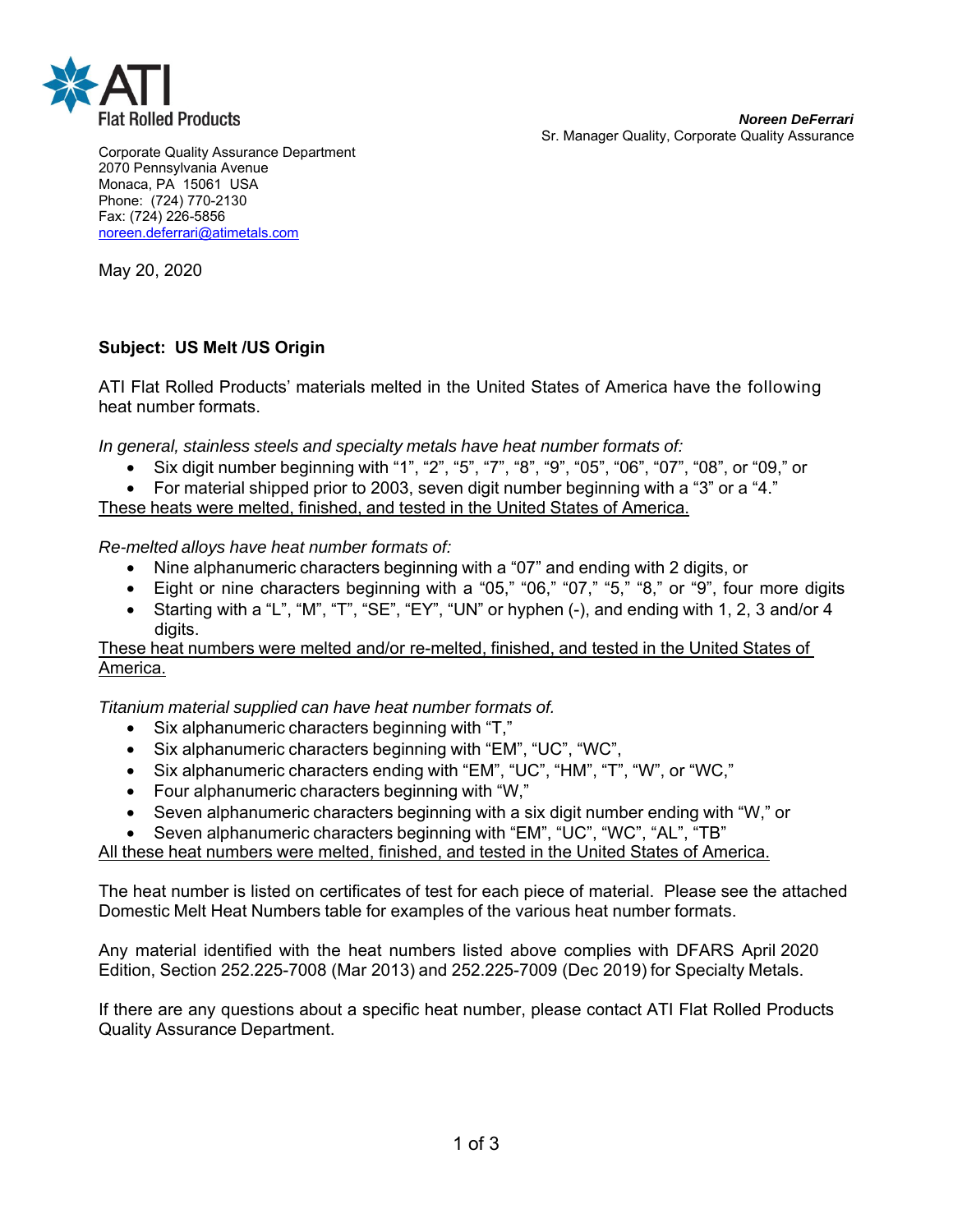

Corporate Quality Assurance Department 2070 Pennsylvania Avenue Monaca, PA 15061 USA Phone: (724) 770-2130 Fax: (724) 226-5856 noreen.deferrari@atimetals.com

May 20, 2020

|                                                              | <b>Stainless Steels</b><br>and<br><b>Specialty Metals</b>                                                                                                                                                                | <b>Re-melted Alloys</b>                                                                                                                                                                                                                                                                                                          | <b>Titanium</b>                                                                                                                                                                                                                                                                                                                                                                                                                                                                 |
|--------------------------------------------------------------|--------------------------------------------------------------------------------------------------------------------------------------------------------------------------------------------------------------------------|----------------------------------------------------------------------------------------------------------------------------------------------------------------------------------------------------------------------------------------------------------------------------------------------------------------------------------|---------------------------------------------------------------------------------------------------------------------------------------------------------------------------------------------------------------------------------------------------------------------------------------------------------------------------------------------------------------------------------------------------------------------------------------------------------------------------------|
| <b>Heat</b><br><b>Number</b><br>Format<br><b>Description</b> | · six digit number<br>beginning with "5", "7",<br>"8", "07", "08", or "09"<br>• Heats beginning with a<br>"7" or "8" are melted in<br>Brackenridge, PA.<br>• Heats beginning with a<br>"5" are melted in<br>Latrobe, PA. | • Nine alphanumeric<br>characters beginning<br>with a "07" and ending<br>with 2 digits, or<br>• Eight or nine characters<br>beginning with a "05,"<br>"06," "07," "5," or "8," four<br>more digits,<br>then either "L", "M", "T",<br>"SE", "EY", "UN" or<br>hyphen (-), and<br>ending with 4, 5, or 6<br>alphanumeric characters | • six alphanumeric<br>characters beginning<br>with "T"<br>• six alphanumeric<br>characters beginning<br>with "EM", "UC", or<br>"WC"<br>• six alphanumeric<br>characters ending with<br>"EM", "UC", "HM", "T",<br>"W", "WC",<br>• four alphanumeric<br>characters beginning<br>with "W"<br>• seven alphanumeric<br>characters beginning with<br>a six digit number ending<br>with "W"<br>· seven alphanumeric<br>characters beginning with<br>"EM", "UC", "WC", "AL", or<br>"TB" |
| <b>Examples</b>                                              | 834567<br>578935                                                                                                                                                                                                         | 07L3A01-02<br>075432-02<br>575432-02<br><b>SEY2058</b>                                                                                                                                                                                                                                                                           | <b>TR3A01</b><br>EM05JA<br>KB12EM<br>786534W<br>EMR3A11<br>ALA9M80<br>TBWOA52<br>UCR0B57                                                                                                                                                                                                                                                                                                                                                                                        |
| <b>Melt/Remelt</b><br><b>Source</b>                          | <b>USA</b>                                                                                                                                                                                                               | <b>USA</b>                                                                                                                                                                                                                                                                                                                       | <b>USA</b>                                                                                                                                                                                                                                                                                                                                                                                                                                                                      |

## **CURRENT DOMESTIC MELT HEAT NUMBERS**